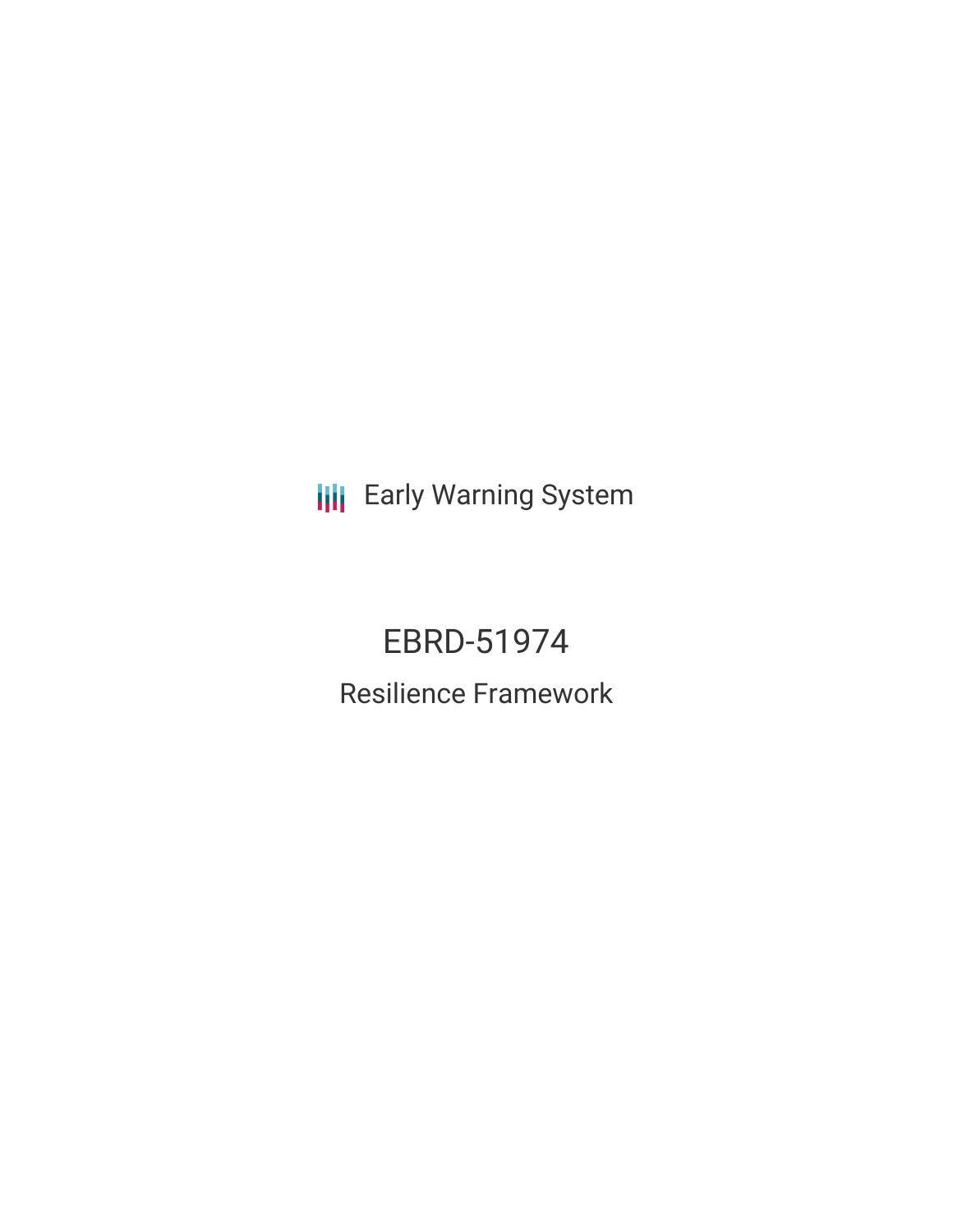

# **Quick Facts**

| <b>Financial Institutions</b>  | European Bank for Reconstruction and Development (EBRD) |
|--------------------------------|---------------------------------------------------------|
| <b>Status</b>                  | Approved                                                |
| <b>Bank Risk Rating</b>        |                                                         |
| <b>Voting Date</b>             | 2020-03-13                                              |
| <b>Borrower</b>                | European Bank For Reconstruction and Development        |
| <b>Sectors</b>                 | Finance                                                 |
| <b>Investment Amount (USD)</b> | \$4,726.61 million                                      |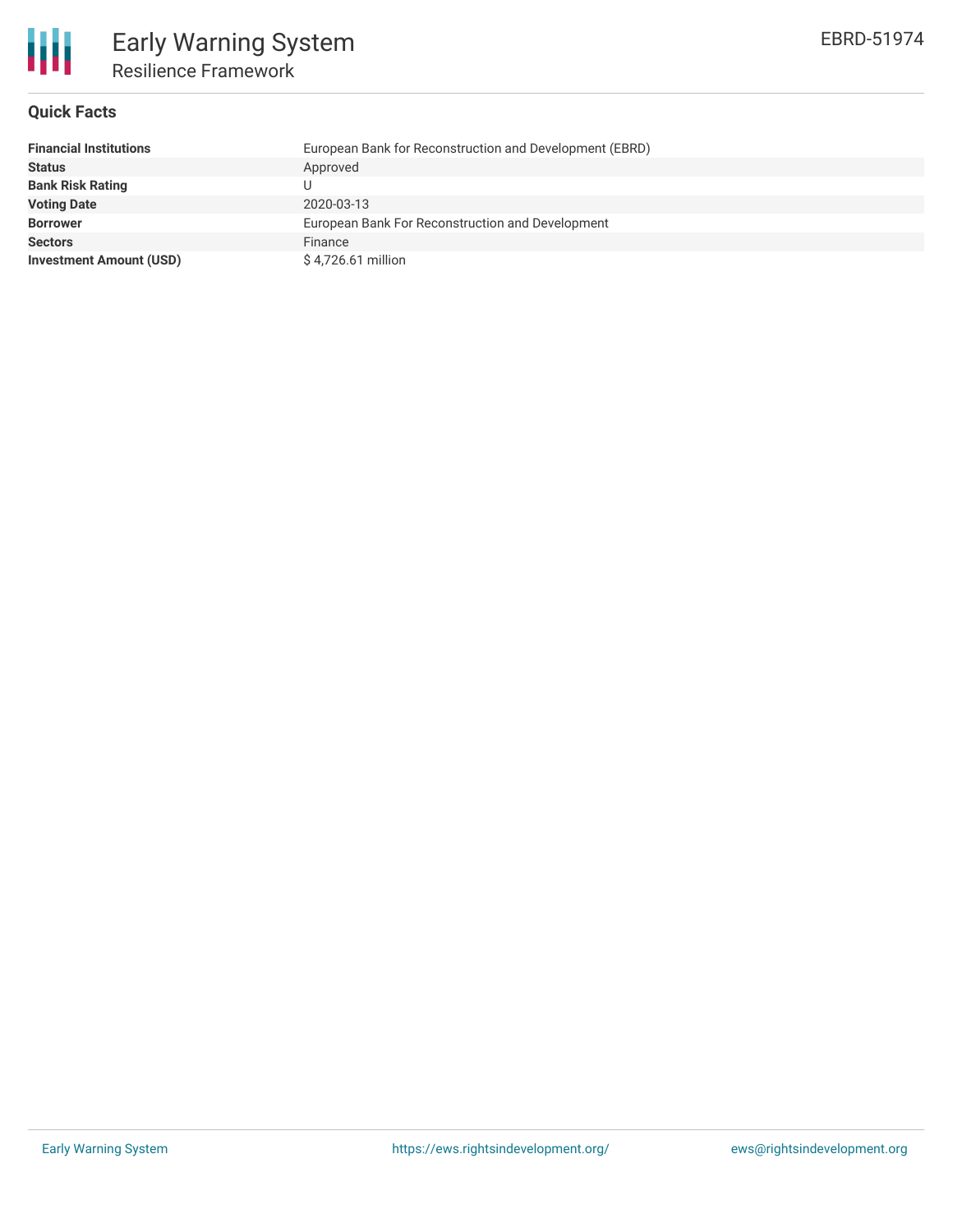

# **Project Description**

The COVID-19 pandemic and its economic consequences present an unprecedented challenge to the EBRD and its countries of operations. To respond in solidarity with its shareholders, countries of operations, partners and clients, within its mandate, the Bank established the Resilience Framework comprising new and additional funding with tenors of up to three years for the Bank's existing clients.

The COVID-19 pandemic is unprecedented. Its economic impacts are profoundly affecting all 38 economies in the Bank's regions of operations across all sectors. During the period of major disruption, it is vital to ensure that enterprises and financial institutions with otherwise solid business models have adequate access to liquidity. The Bank's support is required to avoid long-term adverse consequences, including to business sustainability and reversals of transition impact.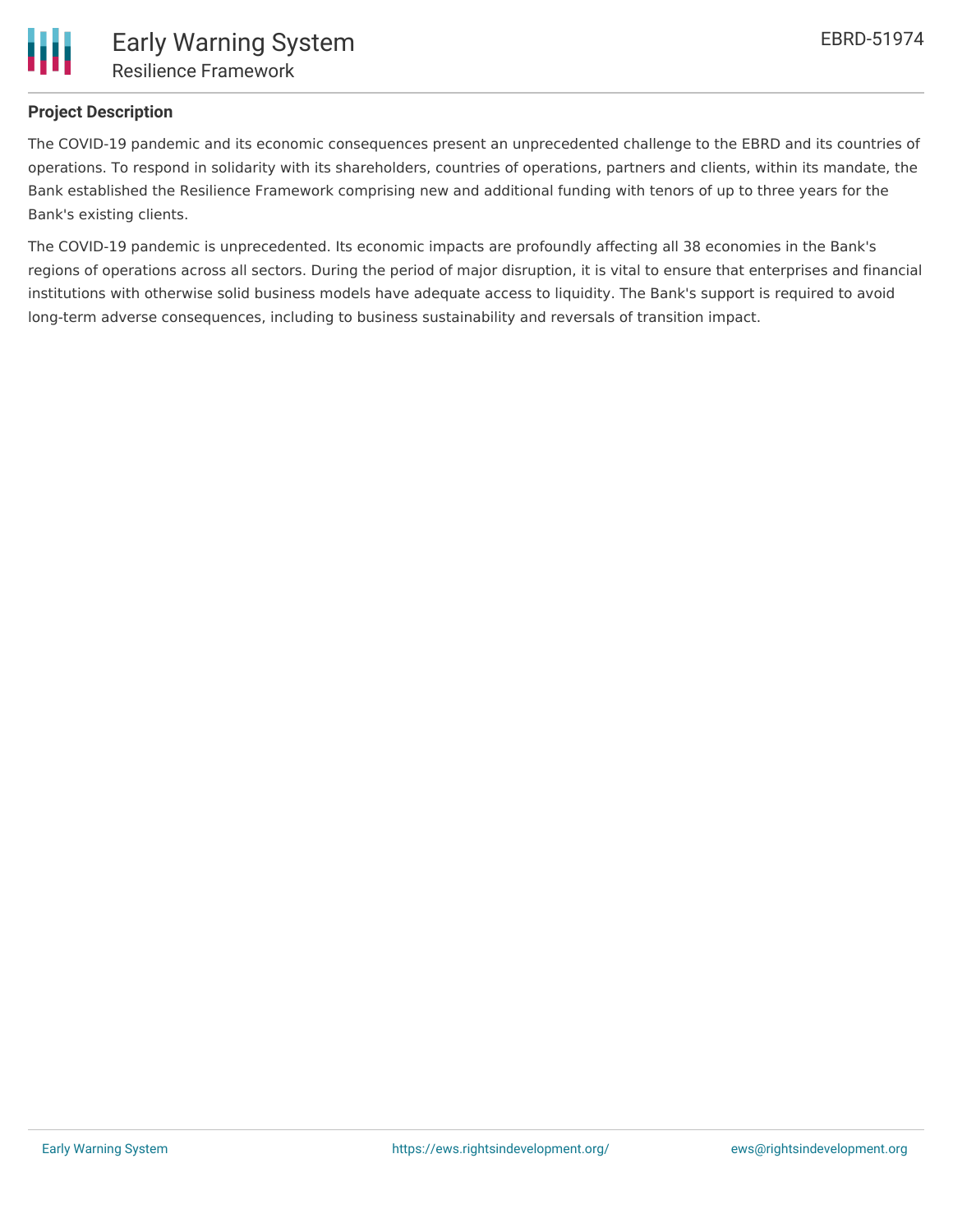

# **Investment Description**

European Bank for Reconstruction and Development (EBRD)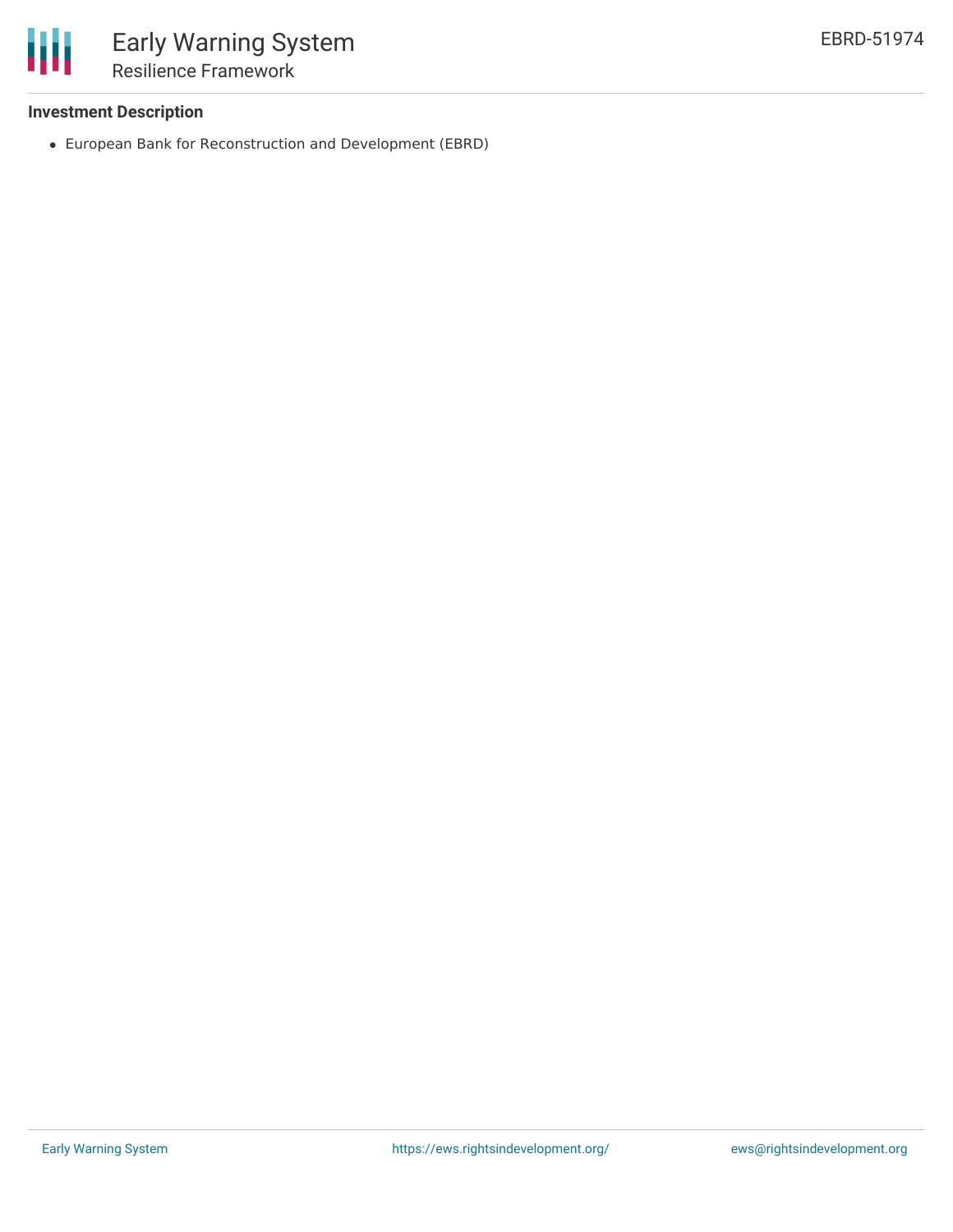# **Contact Information**

Project contacts not available at the time of disclosure.

#### ACCESS TO INFORMATION

You can request information by emailing: accessinfo@ebrd.com or by using this electronic form: https://www.ebrd.com/eform/information-request

### ACCOUNTABILITY MECHANISM OF EBRD

The Project Complaint Mechanism (PCM) is the independent complaint mechanism and fact-finding body for people who have been or are likely to be adversely affected by an European Bank for Reconstruction and Development (EBRD)-financed project. If you submit a complaint to the PCM, it may assess compliance with EBRD's own policies and procedures to prevent harm to the environment or communities or it may assist you in resolving the problem that led to the complaint through a dialogue with those implementing the project. Additionally, the PCM has the authority to recommend a project be suspended in the event that harm is imminent.

You can contact the PCM at: pcm@ebrd.com or you can submit a complaint online using an online form at: http://www.ebrd.com/eform/pcm/complaint\_form?language=en

You can learn more about the PCM and how to file a complaint at: http://www.ebrd.com/work-with-us/project-finance/projectcomplaint-mechanism.html